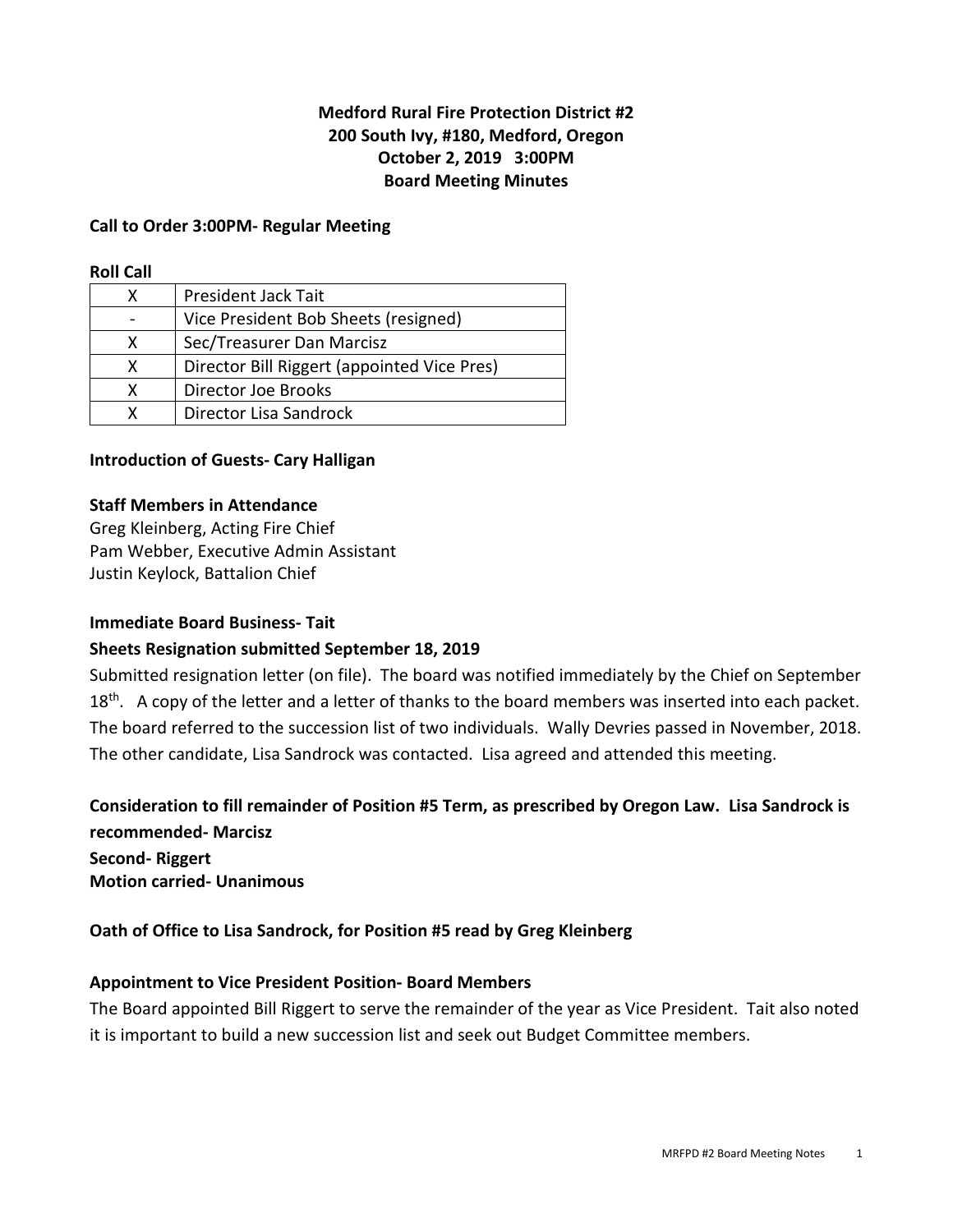## **Introduction of Guests- Marcisz**

## **Auditor's Report- Richard Brewster CPA**

Brewster explained the process and noted that Jessie Bridgham and Brittney Brite perform most of the audit. An audit report was distributed to the Board members.

- Management discussion and analysis is provided for a general overview- Page 1-6
	- o The district's only assets are cash.
	- o The net assets decrease during the 2018/2019 fiscal year by approximately \$321,000 as a result of an increase in material and service expenses and Capital Outlay.
	- o Overall revenue increased by approximately \$106,000, the result of additional property taxes.
	- o The Capital Reserve Fund decreased by approximately \$291,000, the result of the approved purchase of the Wildland Type III Engines, the Training Building construction and other major equipment purchases.
	- o Brewster noted that the district did very well with putting controls in place.
	- o This is a cash basis report with supplementary reports found to be true and accurate.
	- o Page 9 indicated the balance statement and that the funds are set aside for equipment replacement.
	- o Page 10, the general fund decrease by 29K, but that is good considering one year's activity.
	- o Page 19 & 20- The District received more in tax revenues than expected, yet it spent less than anticipated.
	- o Final budget column indicates that 120K was carried over.
	- o Page 20 indicates the Capital Fund earned higher interest rates than anticipated at the current rate of 2.45%
- Auditor's Report
	- o Spent less than budgeted and operated as planned.
	- o These comments and a report are submitted to the state.
	- o Internal Controls- No comments, the controls look fine.
	- o No changes are recommended.
	- o A copy of a letter to the Secretary of State was presented to Dan Marcisz.
- Property Tax
	- o \$157,000 are owed by patrons.
	- o There was a question regarding the loss due to discounts. Brewster responded, this is due to an improved economy over all.

# **Meeting recess for an updated District Board member photo outside- Webber Public Comment- None**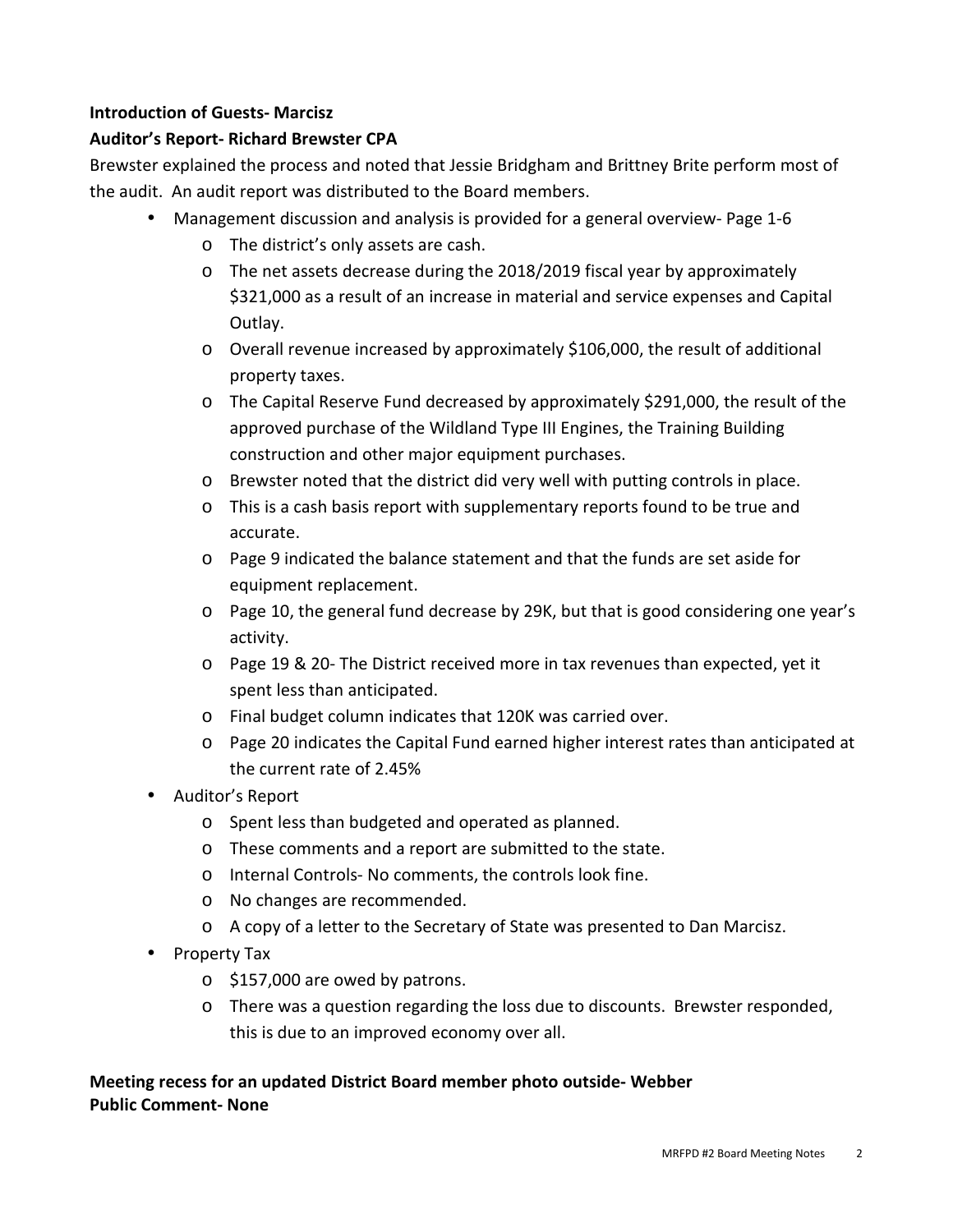# **Approval of September Minutes Motion to approve the Minutes of the September 4, 2019 Meeting- Brooks Second- Marcisz Motion carried- Unanimous**

#### **Agenda Meeting Attendees-** Jack Tait and Bob Sheets

#### **Financial Report- Marcisz**

| <b>Demand Account</b>        |            | Interest $*$ | <b>Capital Reserve</b>  |              | Interest* |
|------------------------------|------------|--------------|-------------------------|--------------|-----------|
| <b>Fund 5942</b>             | 142.482.59 | 295.85       | <b>Fund 5946</b>        | 1,403,227.89 | 2,915.93  |
| <b>Checking Account 0847</b> | 1.631.25   |              | $.04$   Pool Plus- 4155 | 2,527.89     | . 15      |
| <b>Total</b>                 | 144.113.84 |              | Total                   | 1,405,755.78 |           |

**\*Tax receipts for September are \$7,328.35 and are included in the totals.** 

#### **Expenses**

| <b>PO and Vendor</b>                           | Amount   | Line Item |
|------------------------------------------------|----------|-----------|
| PO#1757 Zoll- Auto Pulse Carry Case (4)        | 1,548.40 | 1-5070    |
| PO#1759 Fire Com- Type III Radio Equipment     | 5,632.57 | 2-5560    |
| PO#1761 Hughes Fire Equip- Change order items  | 1,473.07 | 2-5560    |
| PO#1762 Hornecker Cowling, LLP- Edit documents | 112.50   | 1-5120    |
| PO#1766 Bob Sheets (Resignation, Stipend)      | 250.00   | 1-5180    |
| Secretary/Treasurer Monthly Stipend            | 750.00   | 1-5140    |
| <b>Total</b>                                   | 9,766.54 |           |

## **Motion to pay \$9,766.54 in expenses- Riggert Second- Brooks Motion carried- Unanimous**

#### **Pool Account Rates**

Marcisz reviewed the interest rates experienced over the year. The current rate is 2.45% as of September 24, 2019.

#### **Profit Loss Report**

Marcisz reviewed the Profit and Loss Report (attached). He noted several areas of attention. He asked how frequent the Board would like to see the report. It was noted that if there was something exceptional, Dan should share the report with the board. Otherwise, the report will be presented quarterly.

### **Correspondence**

#### **Annexation- City Recorder's Office**

• The Howard property annexation (out of the Rural District and into the City) will be final in November 2019.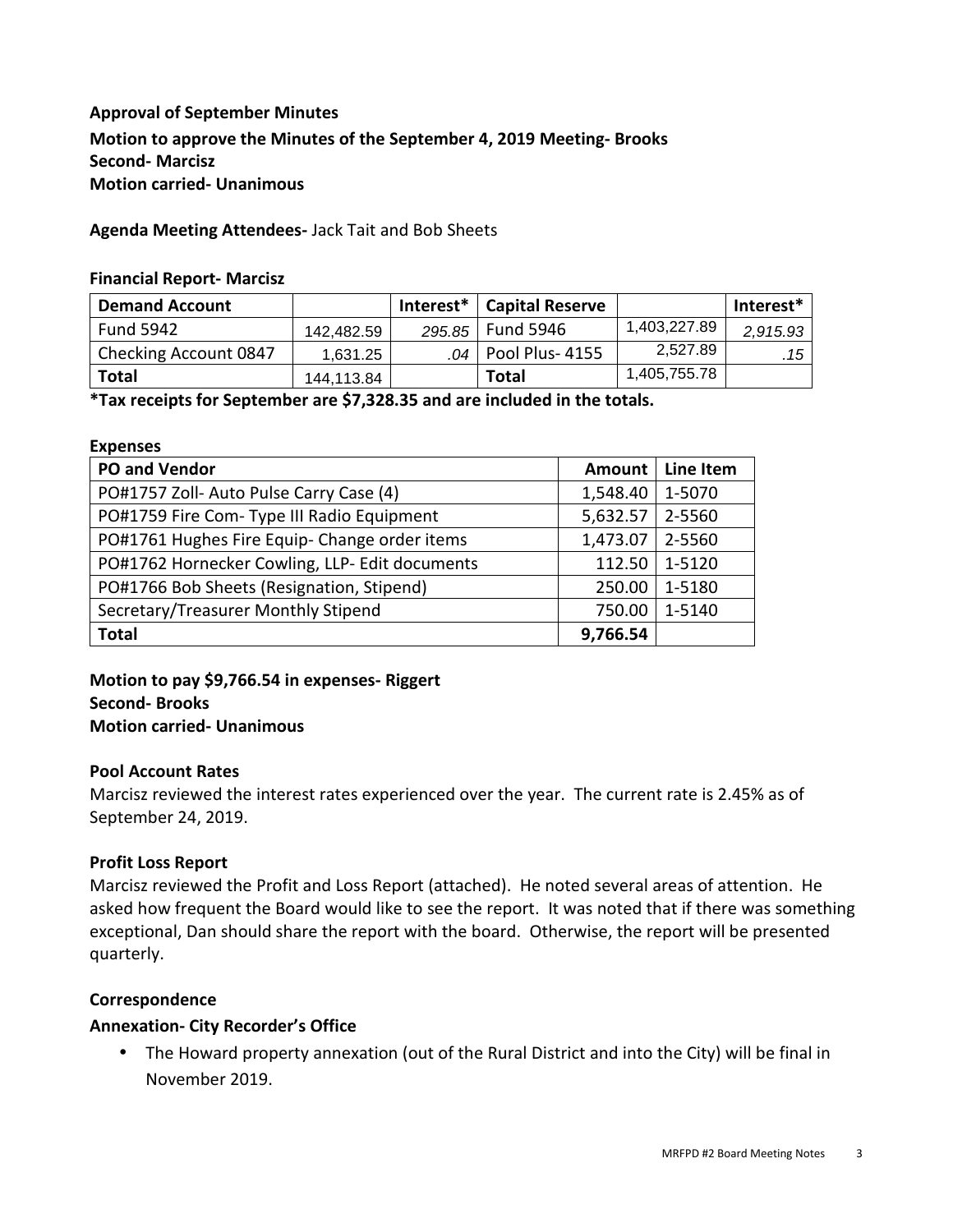• Notice from the County informing the board that recording fees will be increased (probably no effect on the District).

## **New Business**

## **Budget Committee- Marcisz**

Marcisz reminded the board that the district has an opening on the Budget Committee. Additionally, the board needs to seek candidates for the succession list.

## **National Fallen Firefighter Memorial Transportation- Webber**

Webber informed the group of the National Memorial for Burns, and requested the District's support for the transportation of City personnel the Burns family.

## **Motion to approve payment not to exceed \$450 for the additional transportation for the department members attending the memorial- Brooks Second- Riggert Motion carried- Unanimous**

#### **Old Business**

## **Transferring Contingency Funds Report- Marcisz**

Marcisz gave an explanation of the contingency and noted the flexibility that it offers the board members for unexpected expenses. The current budget has \$71,000 in contingency. There was some discussion about a previous year's expense that resulted in a supplemental budget because the contingency was only \$10,000. There is a request from staff for a commitment to a \$5,000 match for a Safety and Security Grant for non-slip floors and a certified anchor system for the Training Building. An application will be submitted to the SDAO, and the application period for the Grant expires on November 13, 2019.

#### **Policy Manual- Marcisz**

#### **Status of Employees serving on the District Board of Directors (current policy)**

The standing policy was reviewed and edited by the Rural District attorney, but it is not an Ordinance. Marcisz has confirmed that the JC Clerk does not audit or monitor the applicants. If submitted, the ordinance would go into effect one year from the date of submission. The safeguard for the District is a City policy via the SOG's. There was further discussion regarding a means to assure that City employees do not serve on the MRFPD2 Board of Directors. Marcisz asked that the Chief decide how he wants to handle it at his end.

# **The following agenda items were postpone to next the November 2019 meeting for first and second readings respectively:**

Terms of Office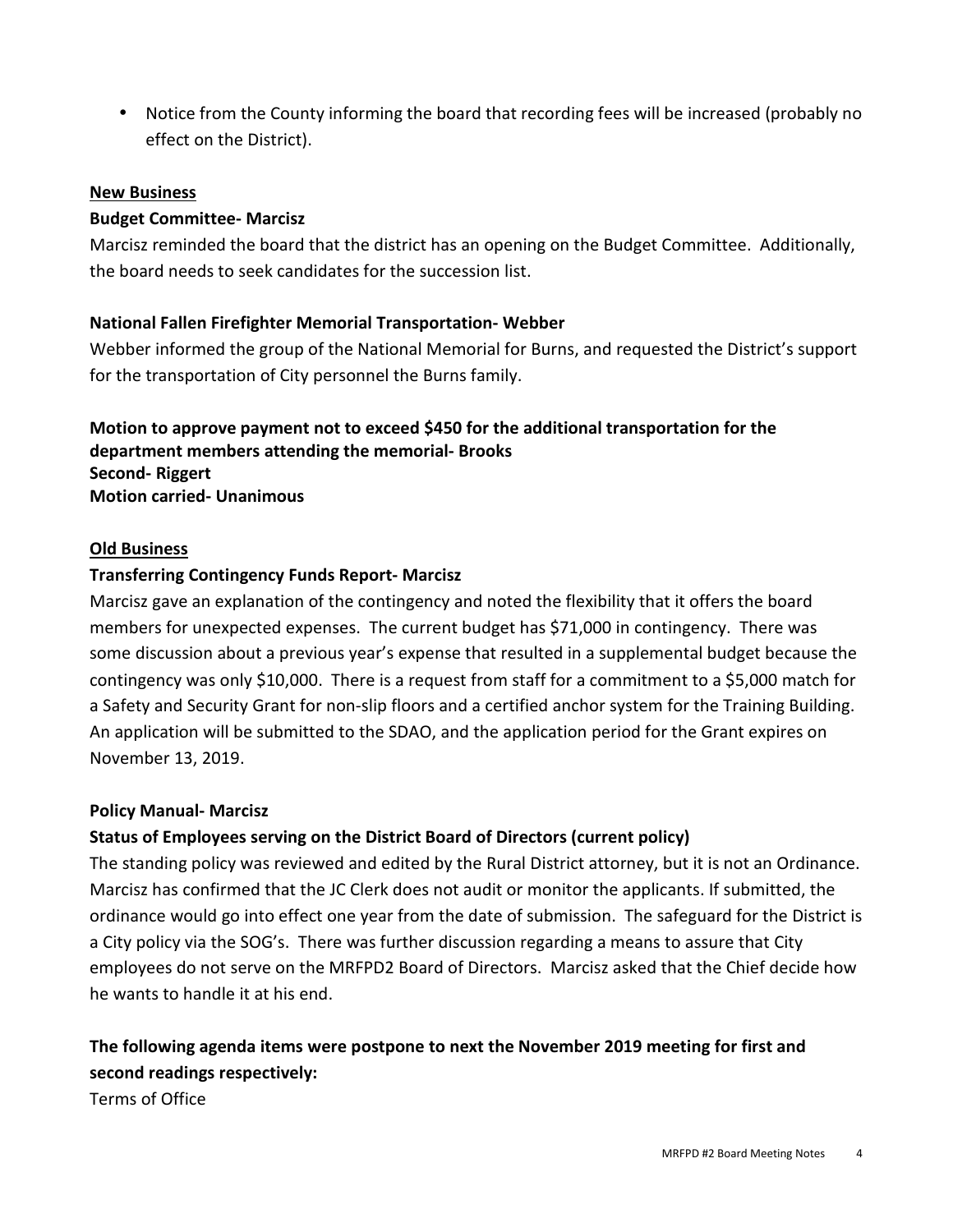*Continued from page 4- Policy Manual*  Fiscal Policy Stipend Policy Update

## **Staff Report**

# **Type III Report- Keylock**

Keylock reported on the status of the Type III. Several items that were submitted for change order resulting in an added charge of \$1,473.07. Keylock anticipates the vehicle will be complete and delivered to Medford in the third week of October.

# **Fall Newsletter- Webber**

The draft of the fall newsletter is included in the board packets. Webber informed the board that it will be sent to the printer on Monday, October 7, 2019. Please contact Pam if you request any changes.

## **Motion to approve a payment up to \$3,200 before next meeting if needed- Marcisz Second- Brooks Motion carried- Unanimous**

# **Fire Chief Recruitment- Kleinberg**

Five candidates will be interviewed on October 8, 2019. On Monday, October  $7<sup>th</sup>$ , the candidates will take a City tour, attend a luncheon with the City Manager and a Meet and Greet for FD members as well as District Board members at FS#4, from 1500-1700.

# **Firefighter and Battalion Chief Recruitment- Kleinberg**

114 applicants applied for Firefighter, and 76 qualified to be interviewed. The assessment will take place on 10/21-23 and Chief interviews on October 24, 2019. Battalion Chief internal process was announced today to fill the vacancy that will be left when Brian Farber retires in December.

## **Activity Reports- Kleinberg**

The reports were emailed to Board Members.

# **Good of the Order**

- Marcisz will be out for November meeting.
- Sheets recognition- Marcisz recommended that the board of directors present a plaque of thanks at the December meeting. It will be purchased by the board members separate of the District funds.